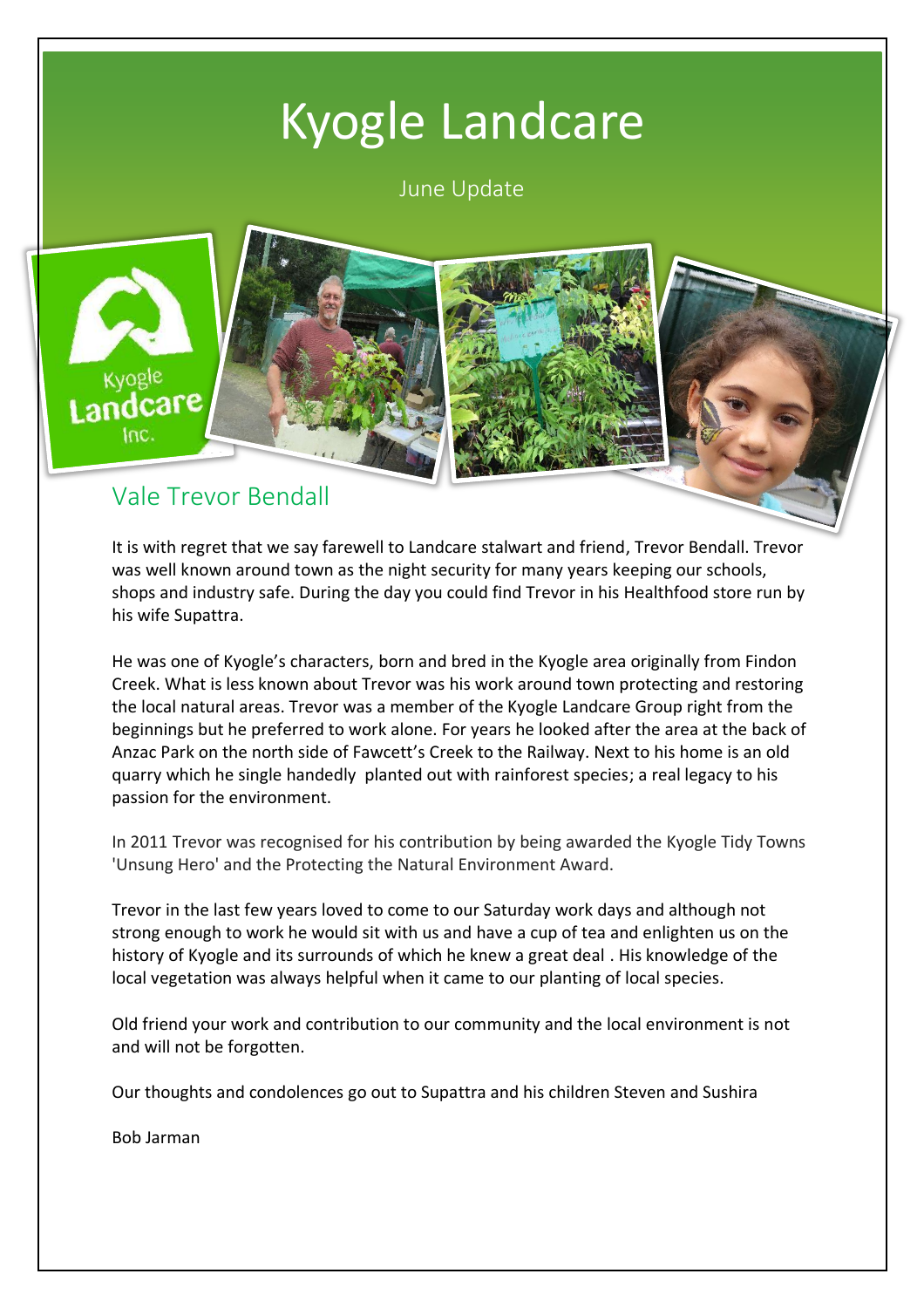# Biological Control Release at Fawcett's Creek

Yet another pesky garden escapee has re-emerged at Fawcett's Creek. Originally planted by garden enthusiasts for its attractive yellow flowers and climbing ability it was widely used for screening trellises and walls. It has now become a major weed of native forests and riparian areas in eastern Australia. If you are unsure how to identify the plant examine the tendril, run your finger along it and you will understand the name.

Unfortunately, an outbreak of the dreaded Cat's Claw creeper has been found on the northern side of Fawcett's Creek. Its uncanny ability to smother trees creating the familiar "zombie" like structures commonly seen along the Richmond River and its vigorous root and tuber system make it a notoriously difficult weed to control.

To the rescue (we hope) comes *Hylaeogena jureceki* a leaf-mining jewel beetle. The beetle was released on Saturday the 25<sup>th</sup> of May.

We look forward to monitoring the effects.



*Cat's Claw Creeper strangling rainforest*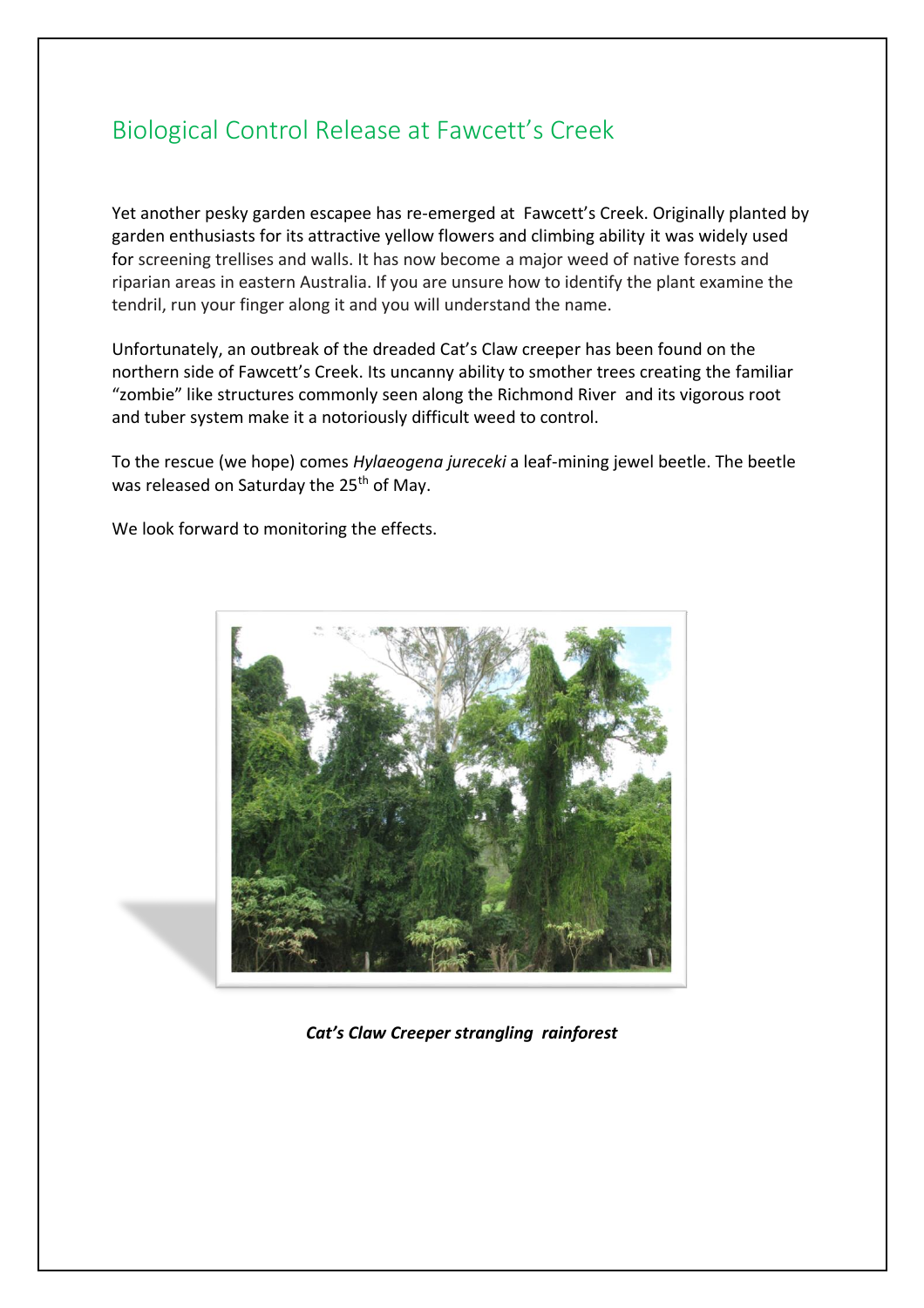### **SUCCESS!**

The clouds opened and the rain poured down, fittingly at 1pm, bang on the time when the inaugural May plant sale and workshops finished.

Over 60 people made their way to the Landcare nursery site to grab a bargain, partake in morning tea or listen to one of the many informative workshops.

Thank you to the presenters: Meg Bishop, Plant Propogation, Tara Price, Koalas, Rikki Couston,Bird Wing Butterfly Vines, Rob Drury, Fawcett's Creek Walk and Lib Ruytenberg Flying Fox, for dontating their time and expertise.

A special thank you to the hard working team who helped pull the day together.

Over \$1700 was taken on the day. Now, what to spend the money on....



*Plant Information*



*Happy customer* 



*Rikki and Bill with the scones*



*An exhausted Kate!* 



*Even the Kola is interested!*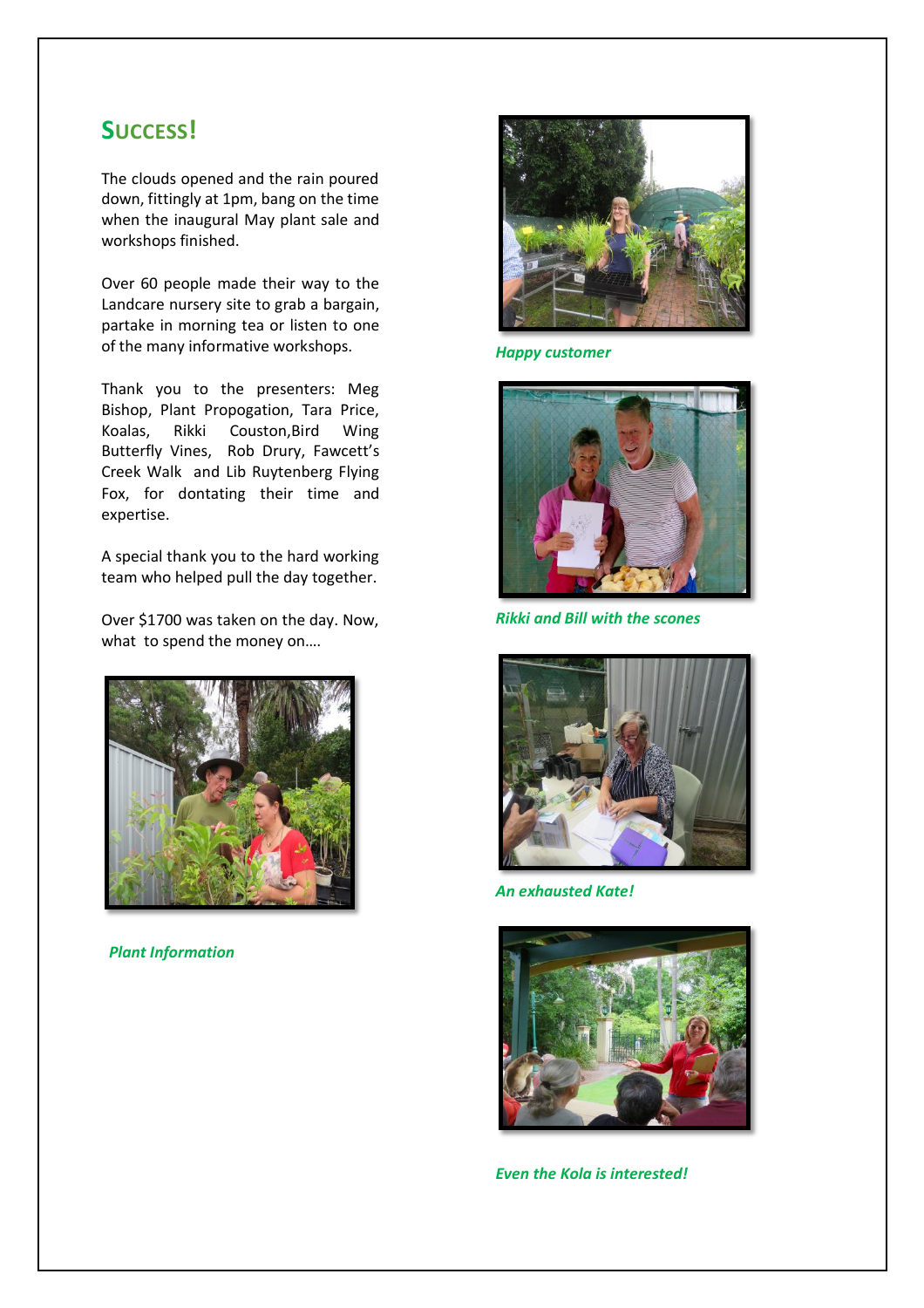# Validation – why we do what we do.

#### Dear Rob,

On Mother's Day my daughter Naomi, her partner Kieran and I walked the Labyrinth down at Alcorn Park.

We followed that pleasant time with the paved path around by Fawcett's Creek and then the Bush Walk finishing up back at the parking lot outside Landcare.

We have been here in Kyogle for thirteen years now and have become very familiar with that area, often taking family and friends to do the walk and show them the area down there.

What an amazing difference Landcare has made to the place. The fine rock path for the Bush Walk has made a big difference. There has been a lot of work done clearing and planting so that one can enjoy the Creek and landscape thoroughly. In the past my granddaughter and I got a bit lost amongst the tall grasses when we tried to take a "short cut" as the path itself was so wet and muddy.

Please convey our thanks to all at Landcare for the hard work that has gone into making this such an enjoyable area to stroll through and appreciate.

All the best to everyone

Noelle Lynden--Way





# **Upcoming Events…**

- Landcare meeting  $2^{nd}$  June  $6$ pm 7.30. Landcare O
- Nursery and regeneration team Every Tuesday 9am until 12ish.
- ◆ Working Bee Horseshoe Creek 23<sup>rd</sup> of June, Sunday 9 - 11
- Working Bee Fawcett's Creek  $29<sup>th</sup>$  June Saturday  $9 - 11$ .